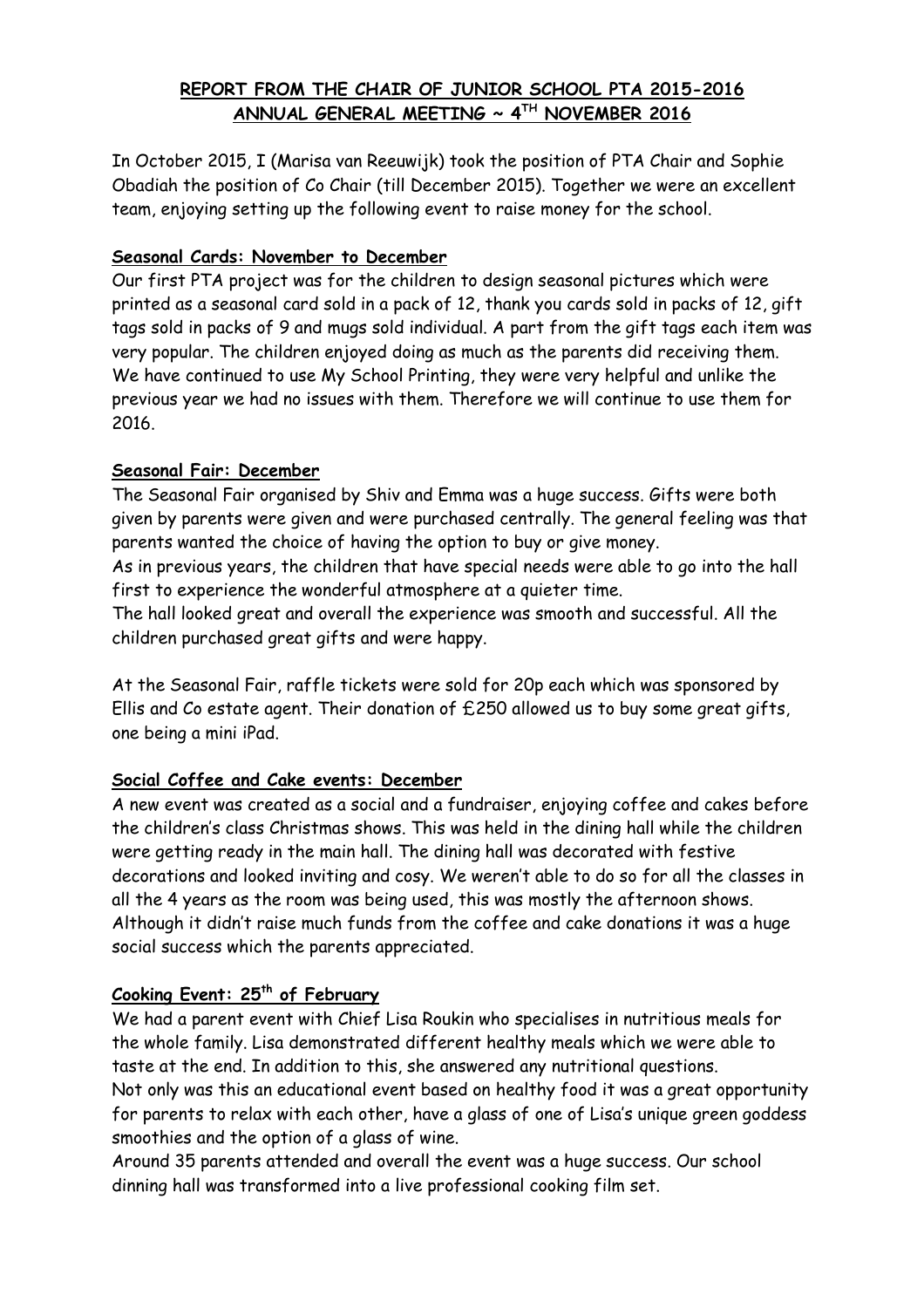#### **Phil the Bag: January and May**

**'Phil' the Bag is a FREE clothing recycling initiative... Helping raise funds from textile recycling donations.**

At least 75% of textiles thrown away are recyclable, however, we only recycle around 25% and textiles still make up 12% of landfill sites.

The main aim of Phil the bag is to increase textile and clothing recycling, to reduce landfill and offer a financial reward to those participating in our project.

Our parents are always happy to declutter and come to school with big bags of second hand items, such as clothes, belts, bags, shoes and blankets.

It's a great fundraiser that requires minimal effort but with excellent results.

#### **Science Show:** 26th April

The 'Science Boffins' show came to the school to perform a one-hour science show. This was an educational event to demonstrate to the children what happened to different materials for example and at the same time entertaining.

The room was filled with much laughter and excitement. The children had a snack before the show and were picked up at 5pm.

## **Family Fun Run:** 15th of May

Another new event proposed by a school mum was to organize a family fun run around a section of the Hampstead Heath. We were lucky enough to be allowed to use the Heath as a parent on the committee works for Corporation of London. We were very grateful as this isn't usually permitted. However, we needed to keep this event very understated.

Many families turned up. The younger children did a 3k run while the older ones did a 5k run. Certificates and key rings were given out on completion.

A small charge was asked for joining the run, a sponsor form was given to the kids and cakes were sold on the morning for a donation.

This event although a success, had a few teething problems which we are hoping to correct if we are given another chance to use the Heath again, which we are hopeful for.

## **Family Classical Concert:** Saturday 2nd July

This was also a new event, held at the local Free Church, the YMC (a local music school of high calibre) played classic music pieces for an hour.

First a few children from the junior school played individual pieces, showing off their talents. Everyone was impressed with them all.

From start to finish cakes were being sold by donation.

The concert was splendid and although we did not fill the entire church, we had about 70 people from the school -- successful enough to hope to do this again next year. Now we know what a success it can be, we will advertise it a differently, in order to attract more local families.

The children were engaged and had the option to go outside and play.